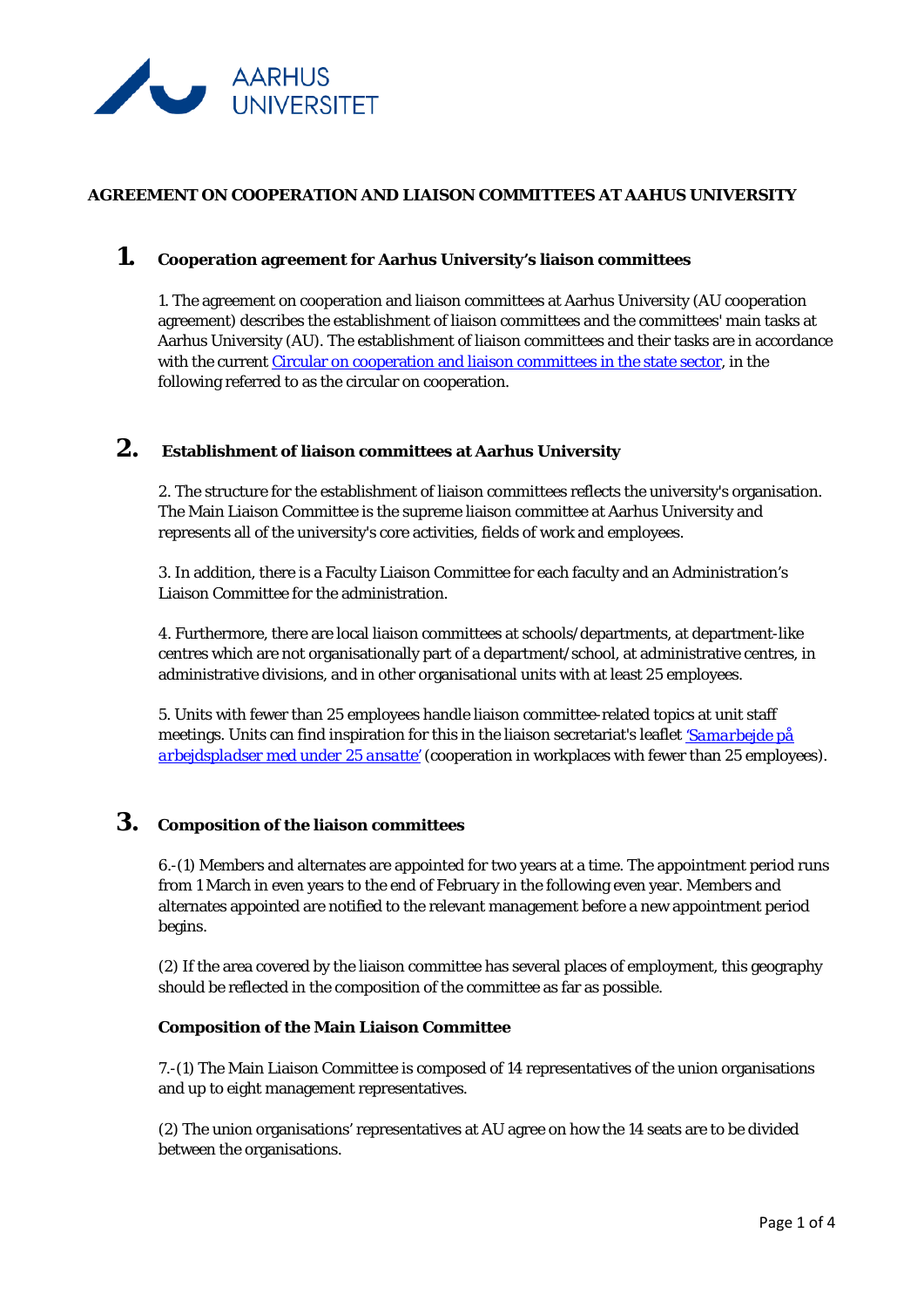

(3) Employee representatives and alternates on the Main Liaison Committee are appointed by the unions and by and from among the union representatives at AU.

(4) If a union has not selected a union representative at AU, an employee representative who is not a union representative may be appointed to the Main Liaison Committee.

(5) The rector is the chair of the Main Liaison Committee, and appoints management representatives and any alternates for these representatives.

(6) The deputy director of HR is a permanent member of the Main Liaison Committee.

(7) One or two vice-chairs are elected by and from among the employee representatives on the Main Liaison Committee.

#### **Composition of the other liaison committees**

8.-(1) The Faculty Liaison Committee is composed of up to 11 representatives of the union organisations' representatives at the faculty and up to six management representatives.

(2) The Administration's Liaison Committee is composed of up to ten representatives of the union organisations' representatives in the administration and up to five management representatives.

(3) The local liaison committee is also composed of up to ten representatives of the union organisations' representatives in the unit and up to five management representatives.

(4) The union organisations' representatives at the faculty/in the administration/in the unit agree on how the seats are to be divided between the organisations.

(5) Employee representatives and alternates are appointed by the unions from among the union representatives at the faculty/in the administration/in the unit.

(6) If a union has not selected a union representative at the faculty/in the administration/in the unit, an employee representative may be appointed from among the other employees.

(7) The dean is the chair of the Faculty Liaison Committee. The university director is the chair of the Administration's Liaison Committee. Similarly, the head of department or school/centre director/administrative centre manager/deputy director is the chair of the local liaison committee.

(8) The chair of the liaison committee appoints management representatives and any alternates for these representatives.

(9) One vice-chair is elected by and from among the employee representatives on the Faculty Liaison Committee/the Administration's Liaison Committee/the local liaison committee, respectively.

## 4. **Tasks of the liaison committees**

9. The liaison committees at AU perform the tasks stipulated in this AU cooperation agreement and in the circular on cooperation.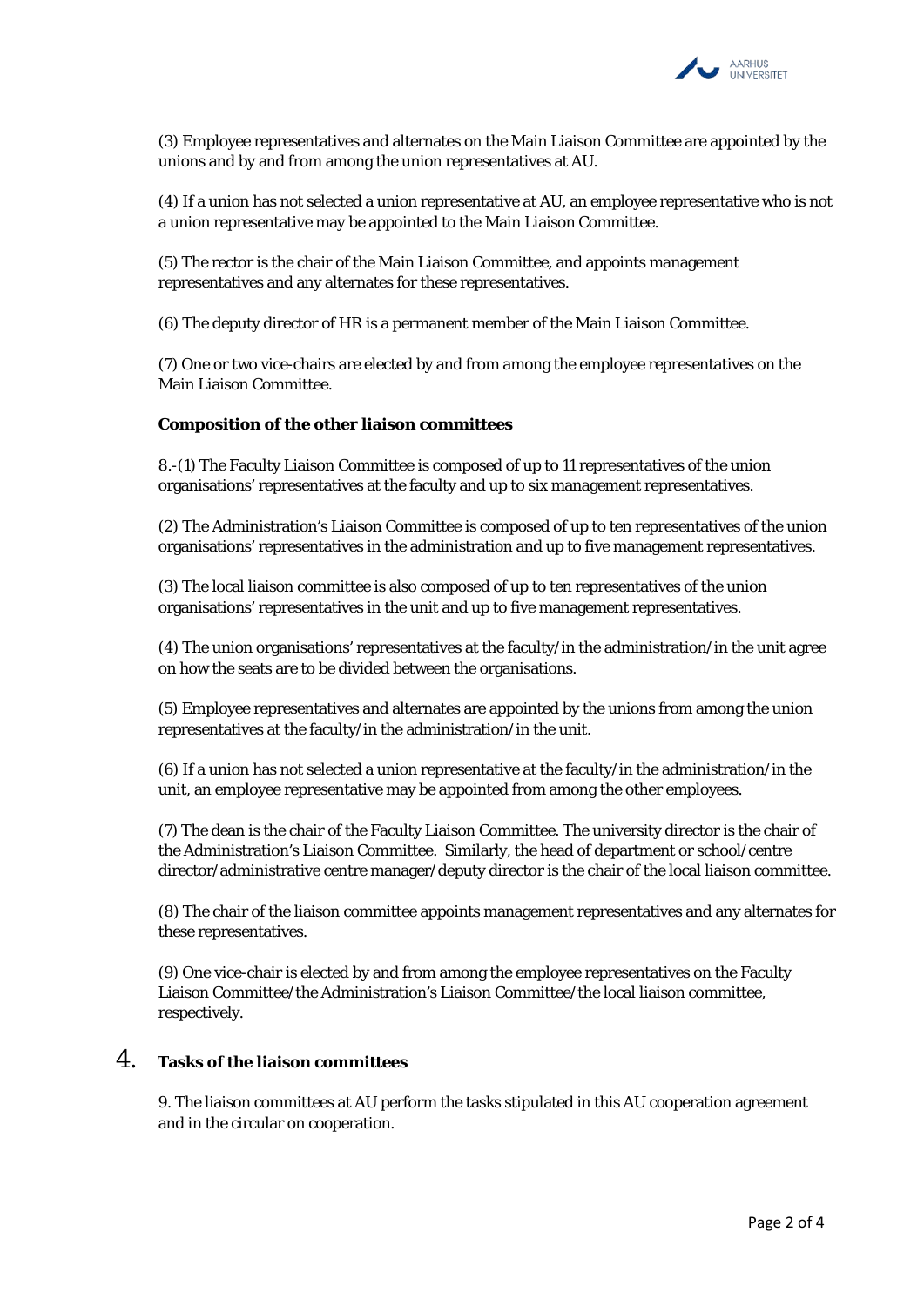

10.-(1) As the supreme liaison committee at AU, the Main Liaison Committee focuses on topics that affect the entire university. The Main Liaison Committee can initiate policies and guidelines that apply to all of AU. This work involves local viewpoints, and, where appropriate, there should be room for adaptation to local requirements in connection with implementation.

(2) In connection with consultations, the Main Liaison Committee assesses when and how the Faculty Liaison Committee/the Administration's Liaison Committee and/or the local liaison committees can most appropriately be included, and what the purpose of the consultation is.

11.-(1) The Faculty Liaison Committee and the Administration's Liaison Committee are the supreme liaison committees for the individual faculties and the administration, respectively. The Faculty Liaison Committee/the Administration's Liaison Committee focuses on crossorganisational matters at the faculty/in the administration, and may, for example, initiate policies and guidelines for the faculty/administration. This work involves local viewpoints, and, where appropriate, there should be room for adaptation to local requirements in connection with implementation.

(2) In connection with consultations, the Faculty Liaison Committee/the Administration's Liaison Committee assesses when and how the local liaison committee is most appropriately included, and what the purpose of the consultation is.

(3) The Faculty Liaison Committee/the Administration's Liaison Committee can raise topics for discussion in the Main Liaison Committee.

12.-(1) The local liaison committees focus on aspects at the department/school/centre or in the administrative unit. This work may include preparation of local guidelines, implementation of general policies and guidelines, local discussions on finances, goals, etc.

(2) The local liaison committees can raise topics for discussion by the Faculty Liaison Committee/the Administration's Liaison Committee and the Main Liaison Committee.

## **5. Special tasks of the Main Liaison Committee**

13. The Main Liaison Committee prepares a template for the rules of procedure for use by the liaison committees as inspiration when establishing their rules of procedure.

14. The Main Liaison Committee prepares an annual schedule for recurring annual tasks performed by the Main Liaison Committee. This annual schedule can be used to support the liaison committees at other levels in their annual planning.

15. The Main Liaison Committee prepares and updates the "Guide to ensure good conditions for cooperation in and between liaison committees" as required. The guide supports the work of the liaison committees and development of cooperation.

## **6. Working methods of the liaison committees**

16. Each liaison committee describes its composition and working methods in a set of rules of procedure. The template for the rules of procedure is available on the [website.](https://medarbejdere.au.dk/administration/hr/samarbejdsudvalg/)